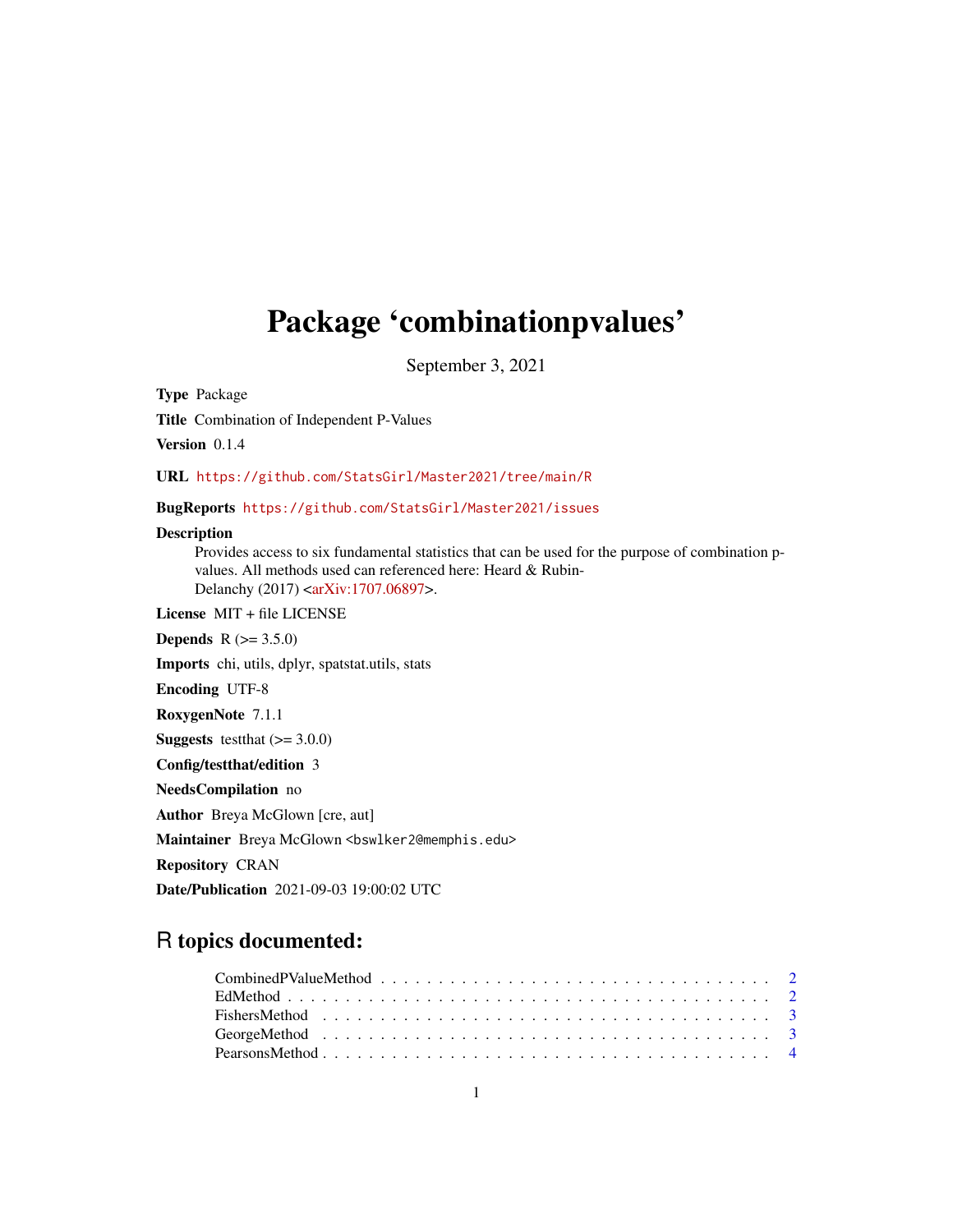#### <span id="page-1-0"></span>2 EdMethod

| Index |  |  |  |  |  |  |  |  |  |  |  |  |  |  |  |  |  |  |  |  |
|-------|--|--|--|--|--|--|--|--|--|--|--|--|--|--|--|--|--|--|--|--|

CombinedPValueMethod *CombinedPValueMethod*

#### Description

#' Input is the test statistic of the previous method selected and it returns the combined p-value

#### Usage

CombinedPValueMethod(x, name)

#### Arguments

| X    | #' test statistic of method used (i.e., Tippett, Stouffer, etc.) |
|------|------------------------------------------------------------------|
| name | # name of method using                                           |

#### Value

Combined P-value

#### Examples

```
Output <- SumOfPs(0.1,0.3,.7)
Final <- TippettMethod(Output)
Combined <- CombinedPValueMethod(Final,"Tippett")
```
EdMethod *Edgington Method*

#### Description

#' Combination p-value method that uses Edgington statistic Summation i=1 to n pi where p equals p-value

#### Usage

EdMethod(x)

#### Arguments

x #' SumOfPs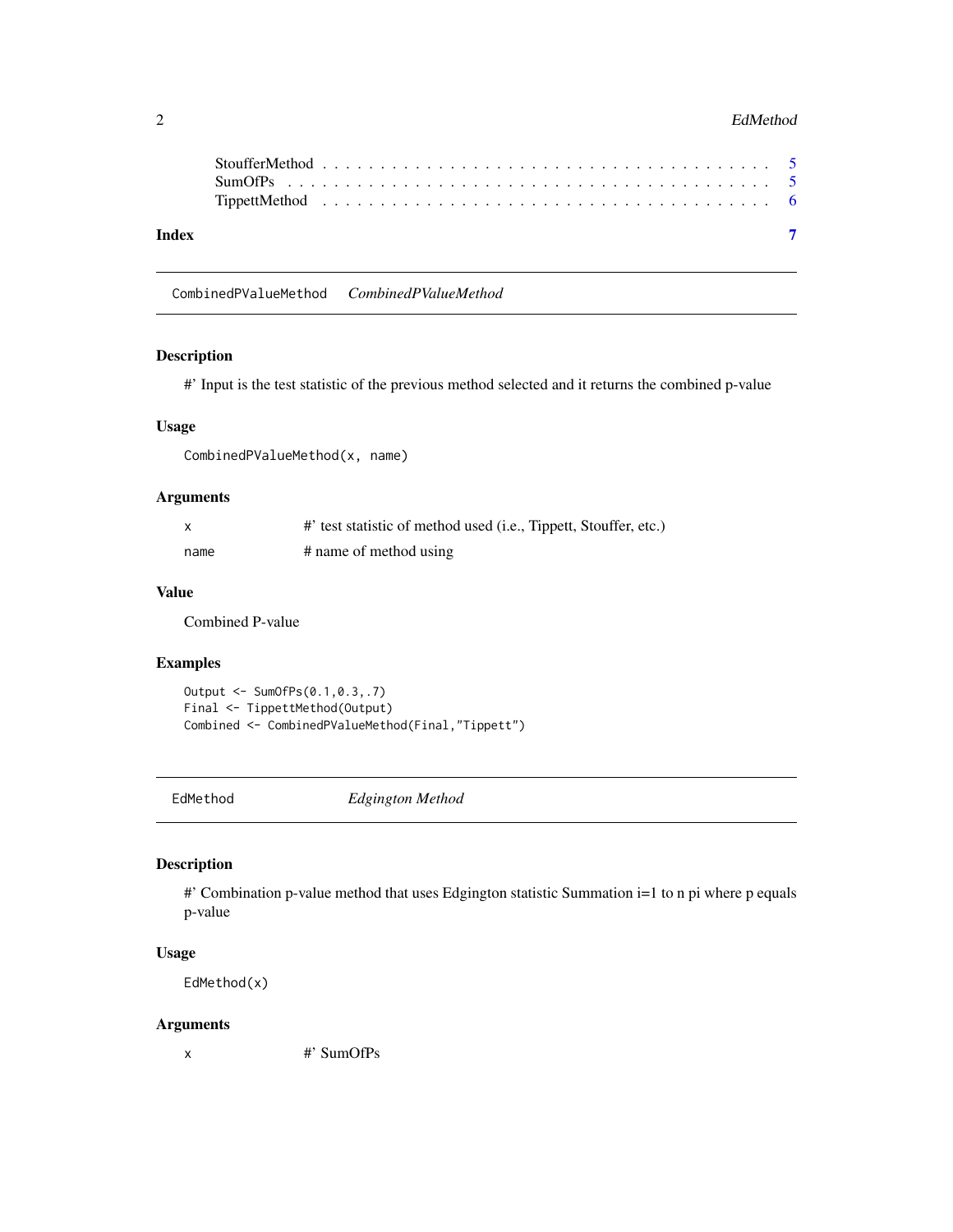#### <span id="page-2-0"></span>FishersMethod 3

#### Value

Combined P-value

#### Examples

```
Output <- SumOfPs(0.1,0.3,.7)
Final <- EdMethod(Output)
```
FishersMethod *FishersMethod*

#### Description

#' Combination p-value method that uses Fishers statistic Summation i=1 to n log of pi where p equals p-value

#### Usage

FishersMethod(x)

#### Arguments

x #' SumOfPs

#### Value

Combined P-value

#### Examples

```
Output <- SumOfPs(0.1,0.3,.7)
Final <- FishersMethod(Output)
```
GeorgeMethod *PearsonsMethod*

#### Description

#' Combination p-value method that uses George statistic Summation i=1 to n log(pi/(1-pi)) where p equals p-value

#### Usage

GeorgeMethod(x)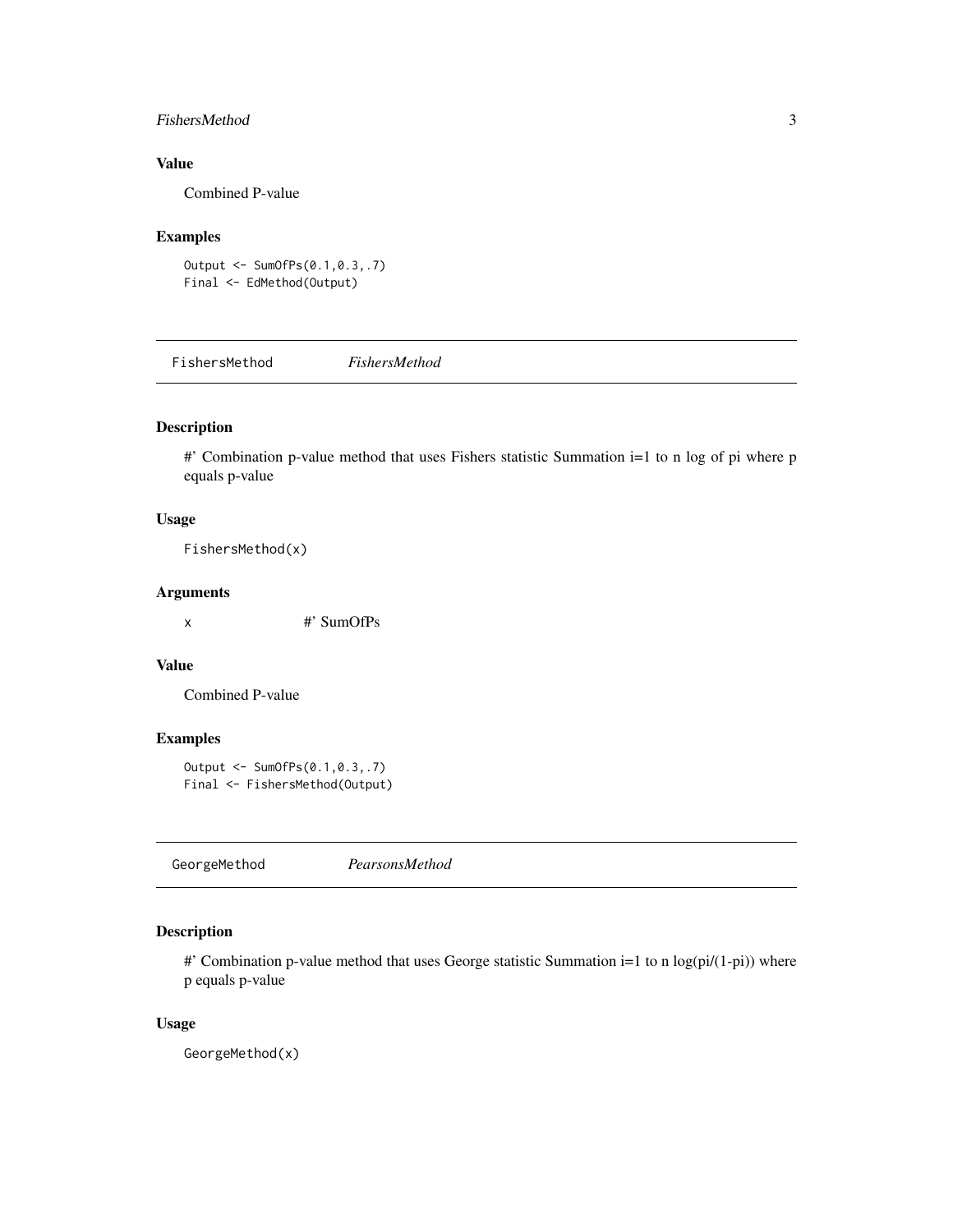#### <span id="page-3-0"></span>Arguments

x #' SumOfPs

#### Value

Combined P-value

#### Examples

Output <- SumOfPs(0.1,0.3,.7) Final <- GeorgeMethod(Output)

PearsonsMethod *PearsonsMethod*

#### Description

#' Combination p-value method that uses Pearson statistic -Summation i= 1 to n log(1-pi) where p equals p value

#### Usage

PearsonsMethod(x)

#### Arguments

x #' InfinitePs

#### Value

```
Combined P-value
```
#### Examples

Output <- SumOfPs(0.1,0.3,.7) Final <- PearsonsMethod(Output)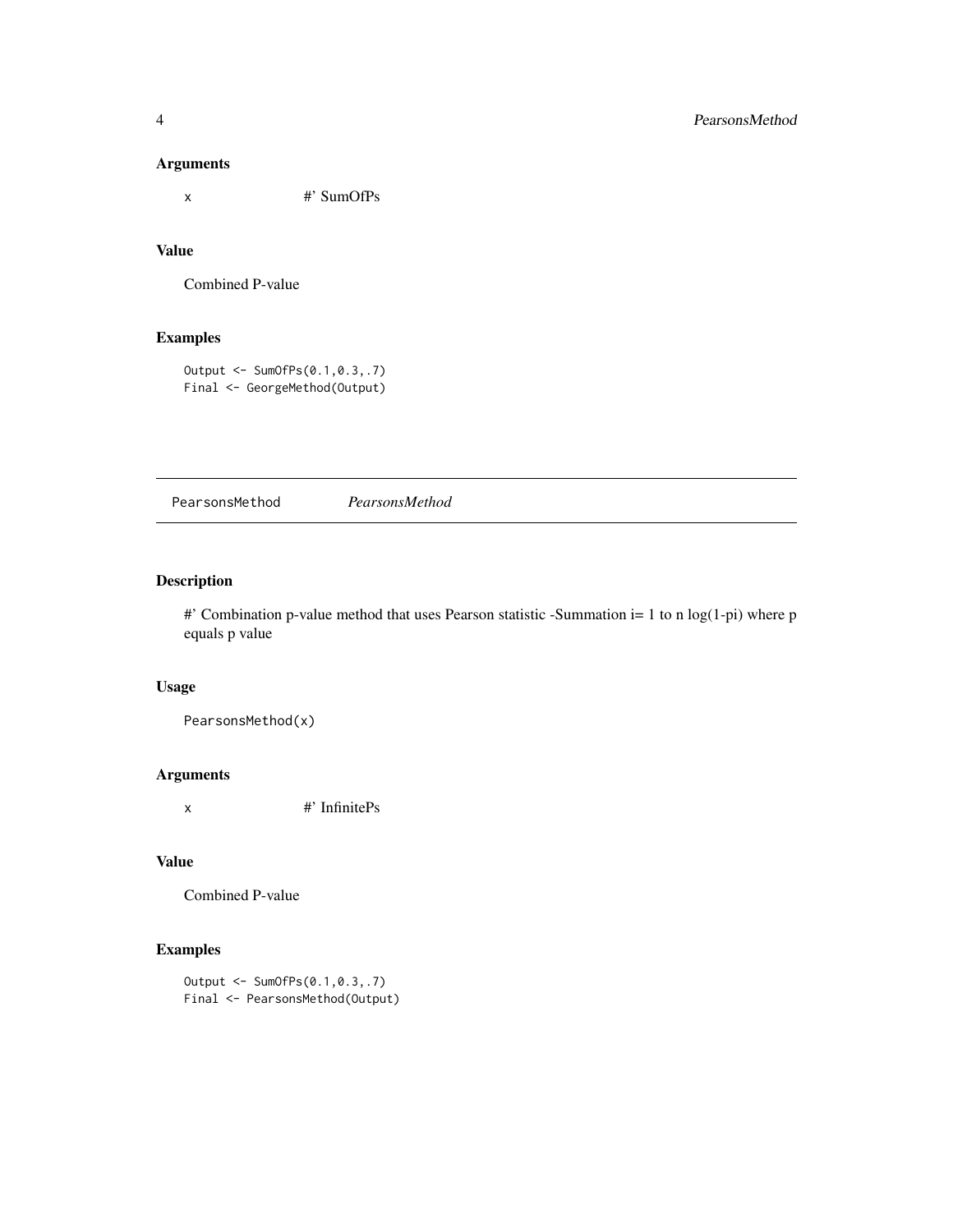<span id="page-4-0"></span>StoufferMethod *StoufferMethod*

#### Description

#' Combination p-value method that uses Stouffer statistic Summation i=1 to n inverse CDF of N(0,1)(pi) where p equals p-value

#### Usage

StoufferMethod(x)

#### Arguments

x #' SumOfPs

#### Value

Combined P-value

#### Examples

Output <- SumOfPs(0.1,0.3,.7) Final <- StoufferMethod(Output)

SumOfPs *SumOfPs*

#### Description

Converts a list of p-values into a list,  $n=2,3,...,k$ 

#### Usage

SumOfPs(x, ...)

#### Arguments

|   | #' Input n p-values $n = 2,3,,k$ |
|---|----------------------------------|
| . | #list of p values                |

#### Value

List of p-values

#### Examples

Output <- SumOfPs(0.1,0.3,.7)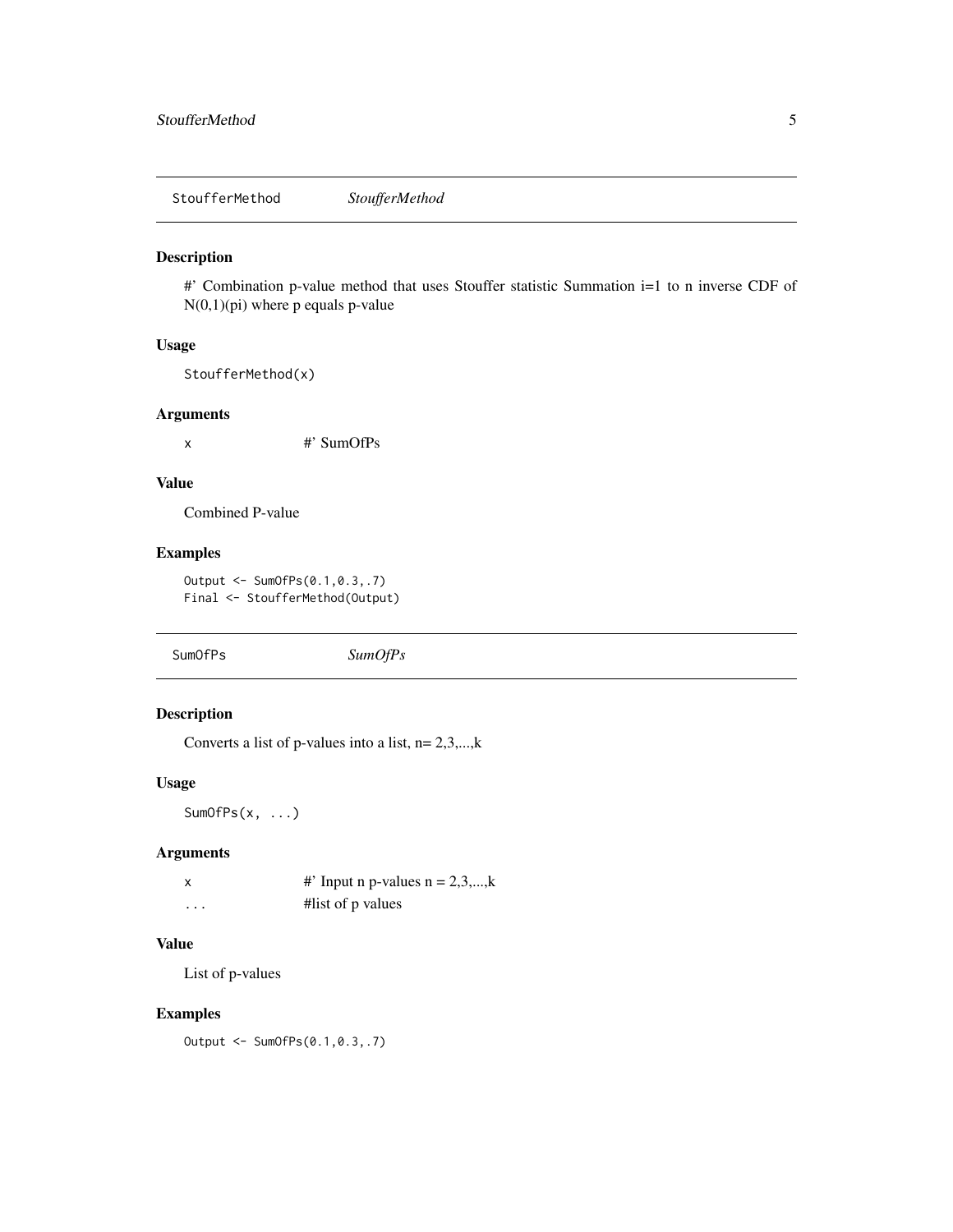<span id="page-5-0"></span>TippettMethod *TippettMethod*

#### Description

#' Combination p-value method that uses Tippett statistic min(p1,...,pn), n= 2,3,...,k where p equals p-value

#### Usage

TippettMethod(x)

#### Arguments

x #' SumOfPs

#### Value

Combined P-value

#### Examples

Output <- SumOfPs(0.1,0.3,.7) Final <- TippettMethod(Output)